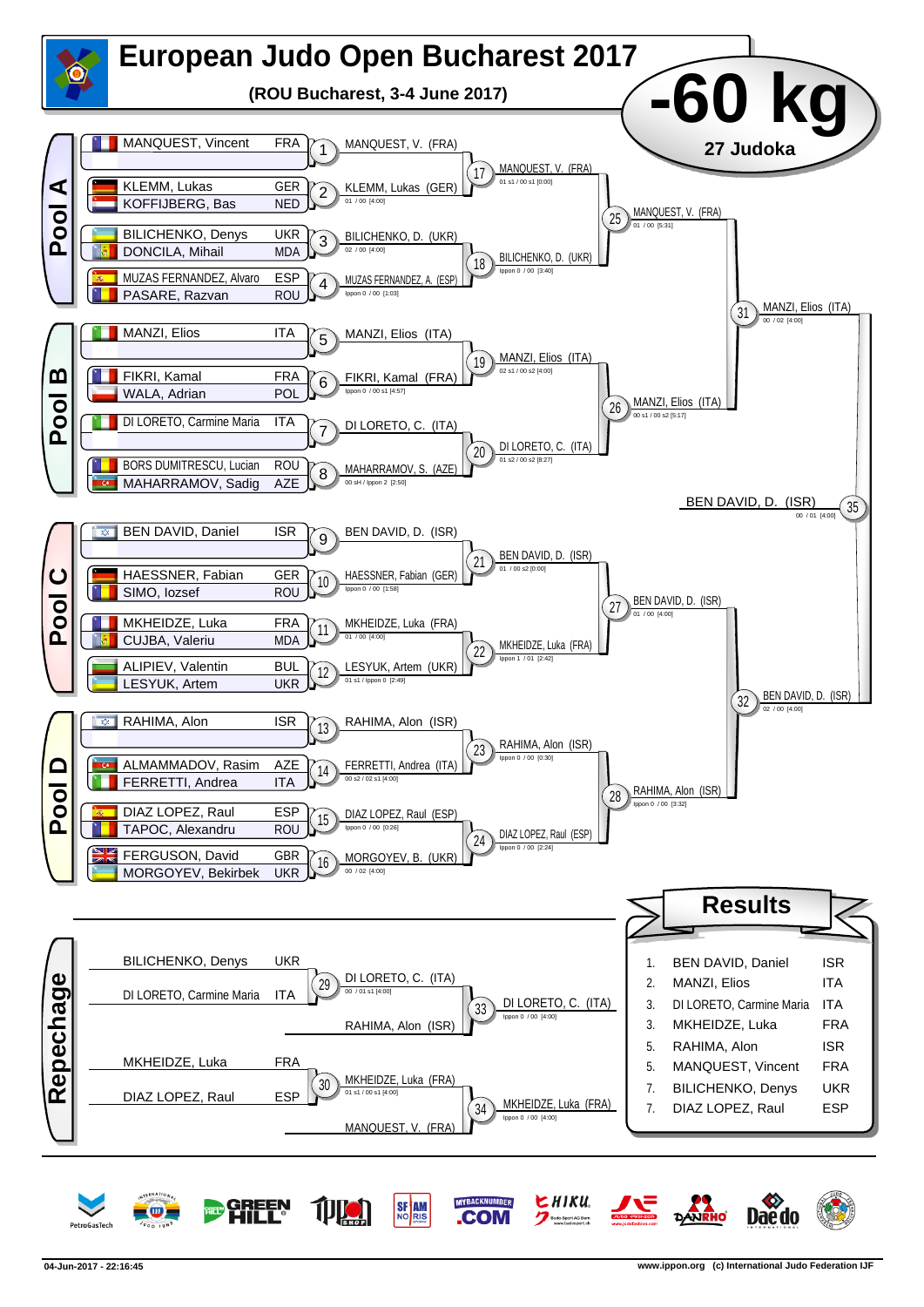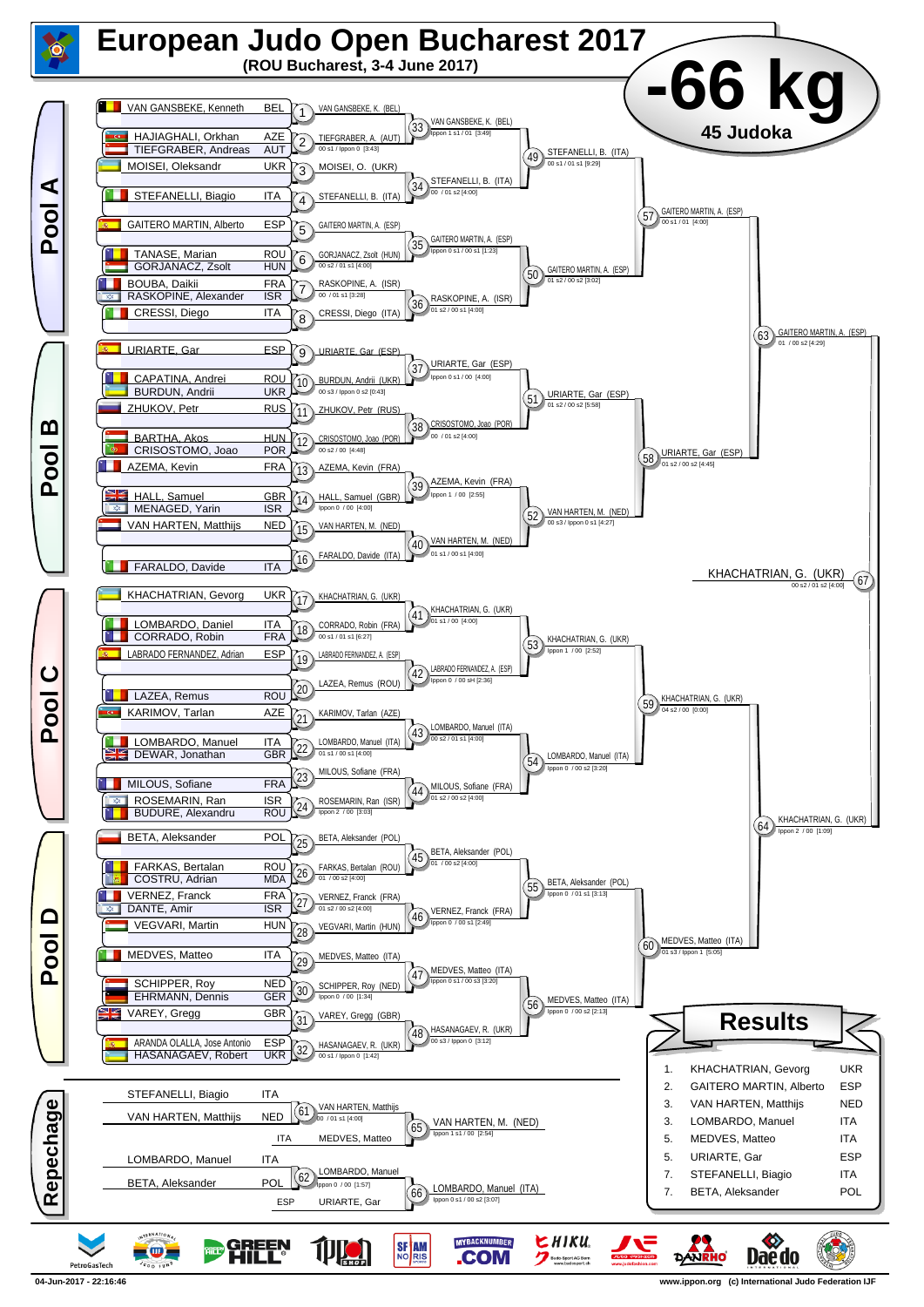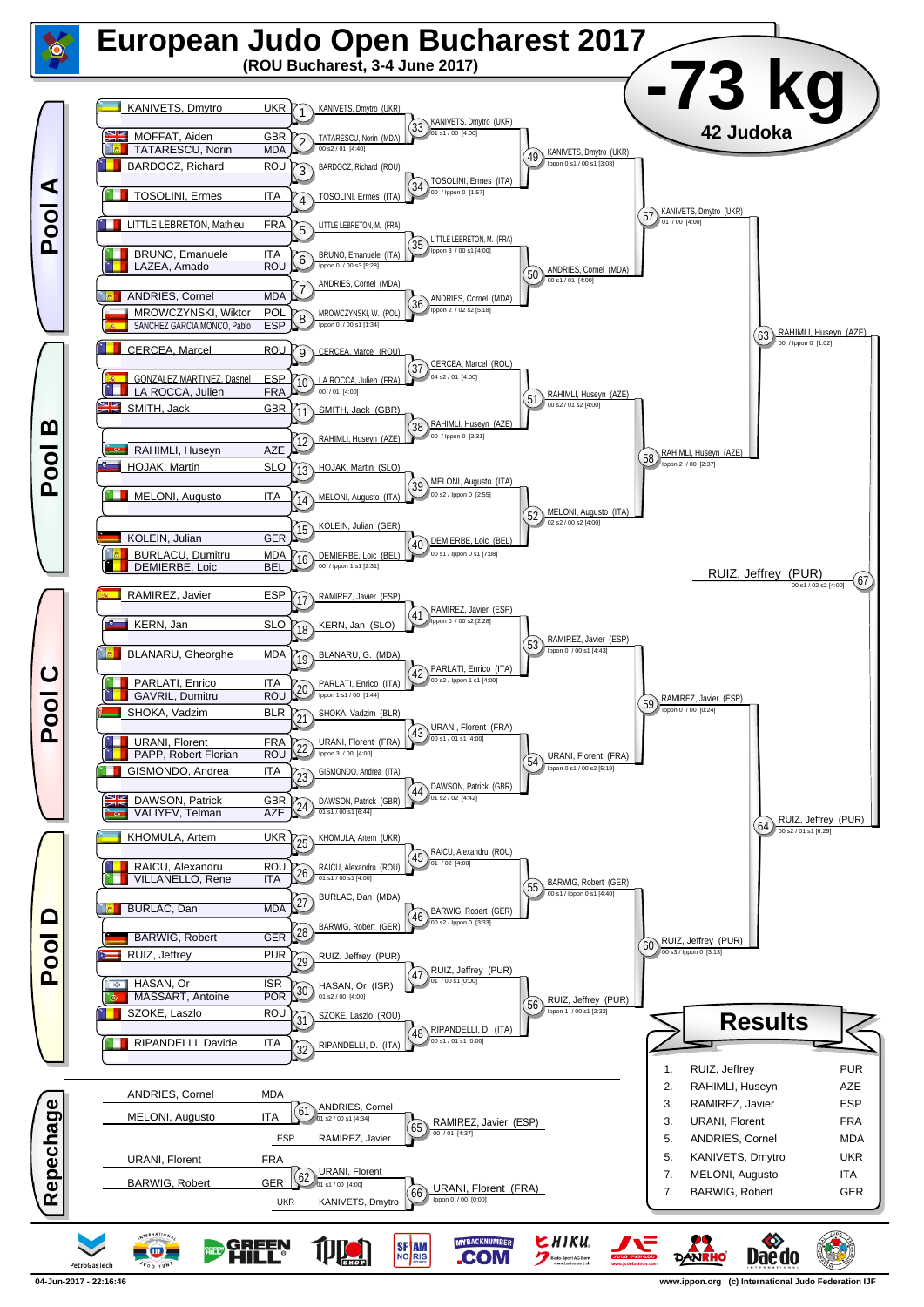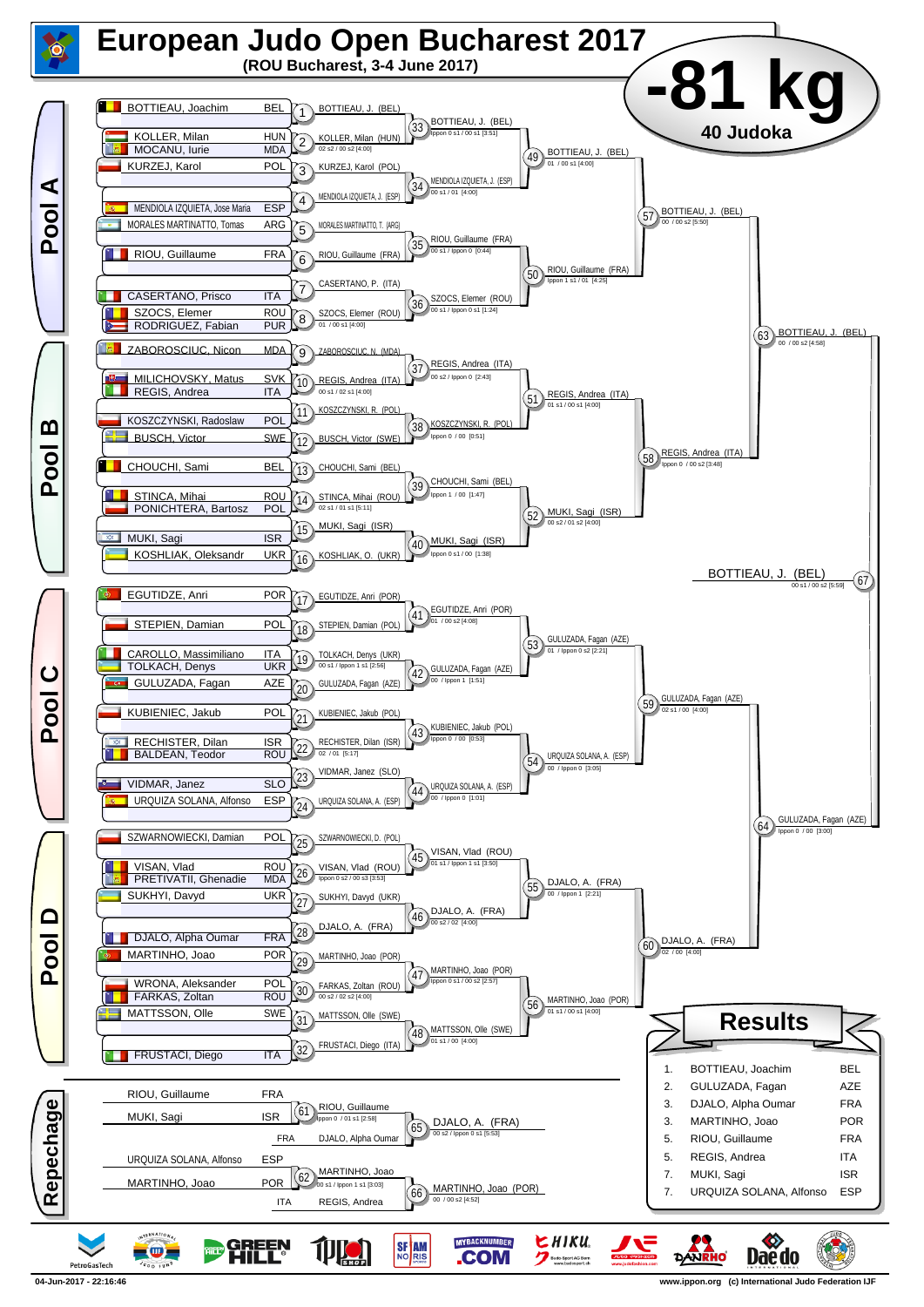

**<sup>04-</sup>Jun-2017 - 22:16:46 www.ippon.org (c) International Judo Federation IJF**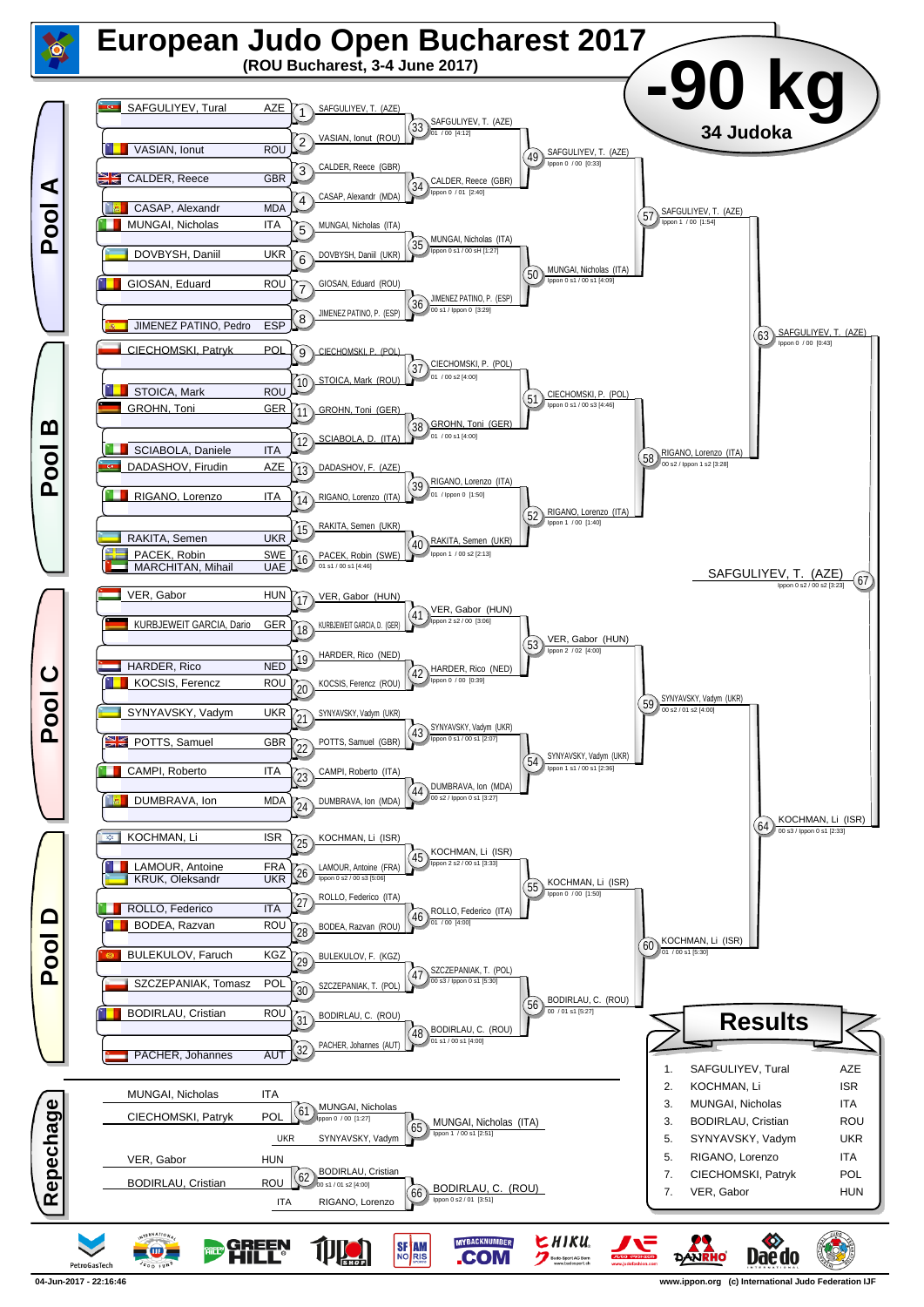